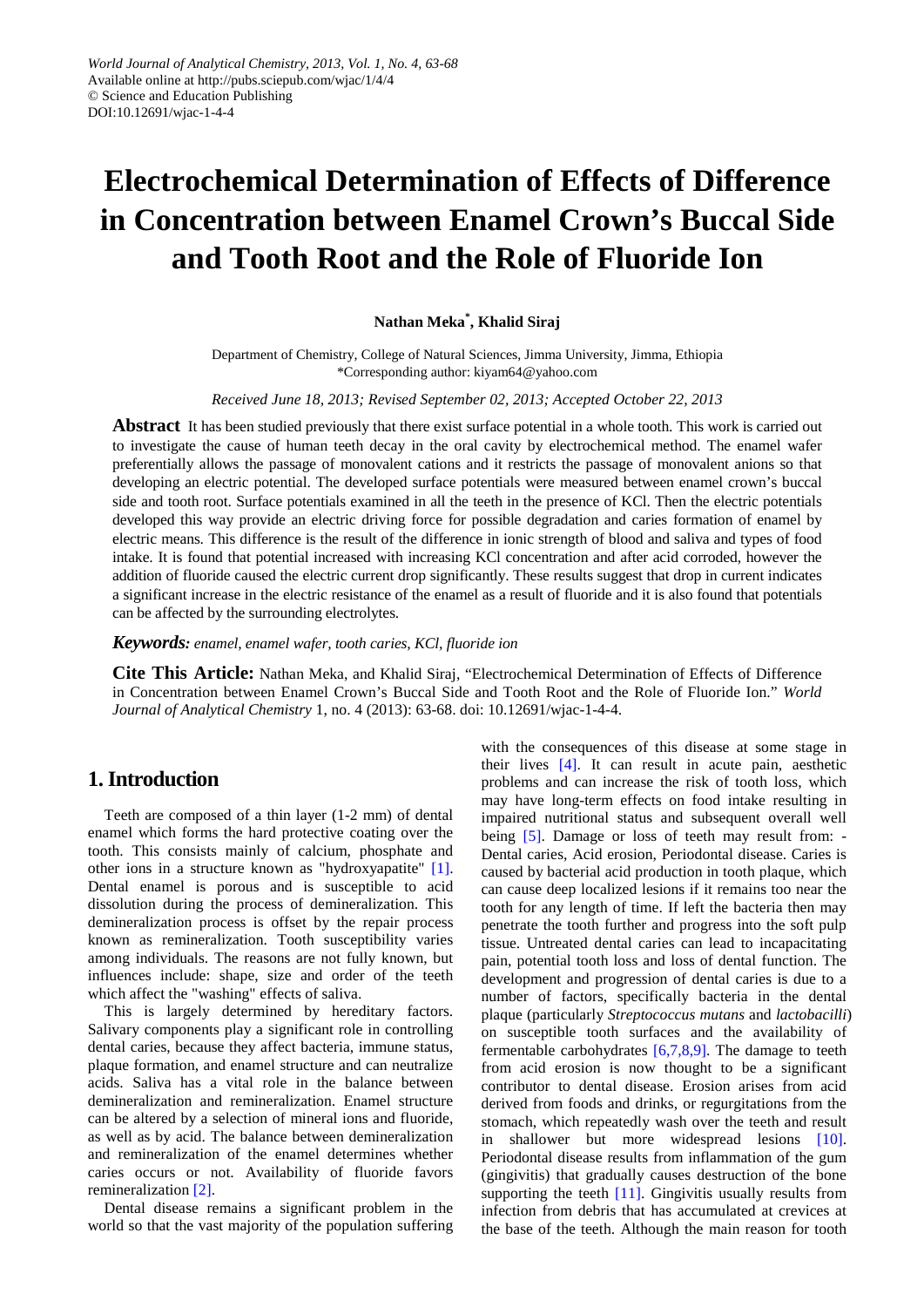extraction is a result of dental caries, there appears to be an increasing trend for tooth loss in adulthood resulting from periodontal disease [\[12,13\].](#page-4-7) Dental caries is a chemical and electrochemical dynamical process of deand re- mineralization. It occurs at the interfaces of dentalsaliva and dental-plaque. So, studying the interface character of tooth is of great importance to discover the caries' secrets and to find effective protection methods of tooth [\[14\].](#page-5-0) The dental hard tissue, of enamel, dentin or cementum, is formed mostly by the mineral, hydroxyapatite. It is soaked in the electrolyte surroundings

of saliva, blood and enchyma, thus, composes an electrochemical system. Except for Miller using chemicoparasitic theory to study the caries in 1890, many scholars later focused on electrochemical fields to study the dental characters and caries [\[15,16,17,18\].](#page-5-1) A systematic study of the dental electrochemical property made by Klein and Amberson, 1932, had suggested that the dental enamel was an electrostatic ion screen and it had permselectivity. Then studies mainly about the dental permselectivity were made, which concluded that the ion surroundings developed the surface potentials of tooth [\[19,20,21,22\].](#page-5-2)

<span id="page-1-0"></span>

**Figure 1.** Cross section of human molar toot[h \[3\]](#page-4-8)

Hence a trend toward explaining the physical and biological properties of dental enamel electrochemically has developed; on the basis of the permselectivity and chargeability of the enamel, attempts have been made to elucidate the ionic exchange, adsorption, and permeability of several substrates to the enamel in relation to incipient caries. Some early studies applying an electrochemical approach to enamel were made by Klein et al' and Klein [\[23,24\].](#page-5-3) They demonstrated experimentally that enamel had permselective properties and that in the KC1 solution the isoelectric point of dog's enamel laid between pH 3.6 and pH 4.9. They further demonstrated that the enamel pore wall was positively charged in solutions on the acid side of the isoelectric point, negatively on the alkaline side [\[24\].](#page-5-4)

D. Birkhed, B. Sundin, and S.I. Westin [\[25\],](#page-5-5) also showed that, when enamel is used as a diffusion barrier between the concentration cells, enamel has permselectivity. More recently, J.D.B. Featherstone, M.M. O'reilly [\[28\],](#page-5-6) found that synthetic hydroxyapatite membranes have cation selective properties after exposure to the intraoral environment. S.R. Grobler and J. B. Blignaut [\[31\],](#page-5-7) has experimentally made a dynamic study on the permeability of dental enamel in reference to tooth surfaces, tooth age and surface subsurface enamel; he reported that enamel has amphoteric properties and that a

marked change of permeable voltage was shown at pH 5.0 in deciduous teeth, at pH 4.0 in impacted teeth and at pH 3.5 in permanent teeth.

It was suggested that isoelectric points might correspond to the above pH. Since a layer of medium is formed at the surface of the hydroxyapatite crystal and a hydration shell of 1.9 times of its own weight L. M. Kerebel, M. T. Le Caballec [\[35\],](#page-5-8) goes with the crystal, an electrical double layer (Helmholtz's double layer) on Zeta potential is formed upon the surface of the crystal. The Zeta potential is thought to be related to plaque formation, the uptake mechanism of fluoride and mineralization of teeth [\[36\].](#page-5-9) The present study is an attempt to investigate the cause of human teeth decay in the oral cavity and to determine the role of fluoride in the prevention of caries by electrochemical method.

# **2. Materials and Methods**

#### **2.1. Apparatus and Reagent**

A pair of conducting wires and a high impedance electrometer was used. The artificial saliva (1000 ml) was made according to Birkland procedure [\[22\].](#page-5-10) 0.46803g  $\text{Na}_2\text{HPO}_4.2\text{H}_2\text{O}$  (MW = 156.01, analytical grade reagent),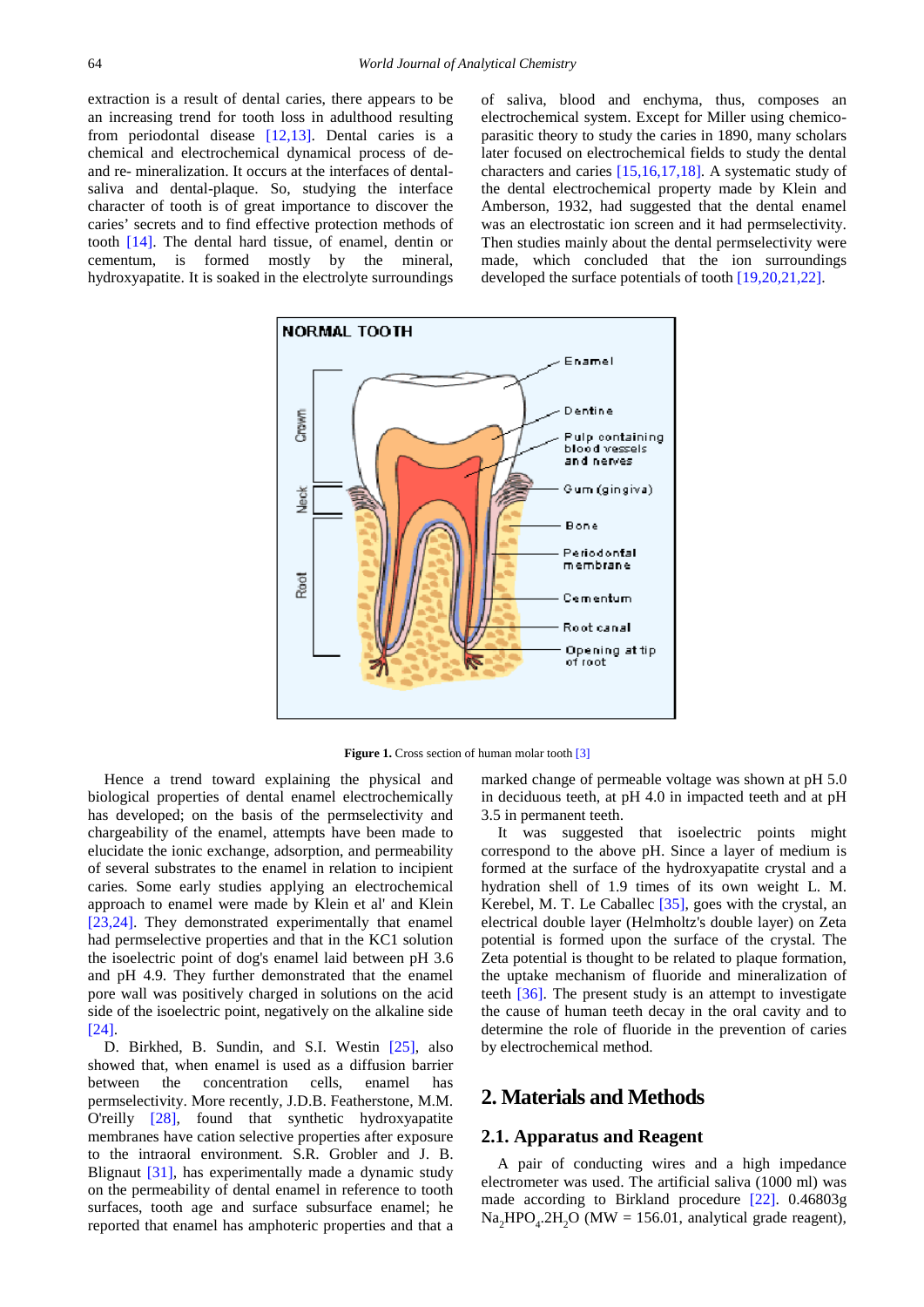1.68020 g NaHCO<sub>3</sub> (MW = 84.01 A.R.), 0.14703 g  $CaCl<sub>2</sub>$ .2H<sub>2</sub>O (MW = 147.03, analytical grade reagent) was dissolved with distilled water; then the pH value was adjusted to 6.8 with KOH and acetic acid, in equilibrium

with air. The KCl solutions that were prepared from reagent grade salts  $(MW = 74.55$ , analytical grade reagent), and distilled water had the concentrations of 0.01, 0.05, 0.4, 0.6, 0.8 and 1.0mol/L.

<span id="page-2-0"></span>

**Figure 2.** Illustration of apparatus for measuring electric current and the dental surface potentials

#### **2.2. Electrical Circuit Linkage**

The sample was dried under high pressure vacuum before being used. It was hold tightly in a horizontal position in a self-made two compartment paraffin wax holder. Two conducting wires were linked with the electrometer, and each working hand of these wires was connected with one hand of the other two conducting wires with crocodile teeth at the other end respectively. The other hand of the wire with crocodile teeth was connected with the tooth surface (positive hand to the mid-spot of tooth root, negative one to the mid-spot of

enamel crown's buccal side) respectively, as shown in [Figure 1.](#page-1-0)

#### **2.3. Sample Preparation**

Twenty four human permanent teeth 8 incisors 3 canons 11 premolars 2 molars were selected when newly extracted. Patients from whom the sample collected were aged from 13 years to 50 years, no matter what sexes are. The teeth were made clean carefully, then rinsed extensively with distilled water and immersed into fresh distilled water. The enamel wafer was also made from the enamel of non-carious human permanent tooth with a thickness of 200 - 300µm.



**Figure 3.** (a) Cleaned human permanent teeth ready to conduct an experiment. (b) A non-carious human sound incisor from which wafer was made

The surfaces of the wafers were parallel to the external surfaces of the teeth from which they were taken. This was done so that the pores that normally passed through the tooth surfaces also would pass through these wafers [\[12\].](#page-4-7) To ensure that the wafers were composed of pure enamel, they were taken from enamel that was at least 0.4 mm away from the external surfaces of the tooth.

### **3. Results and Discussion**

The surface potential is developed due to difference in concentration between enamel crown and tooth roots. Surface potentials gradient of all the teeth were measured between the two sections of a tooth. The comparative measurement was also done to imitate the physiological condition of tooth by socking class X (enamel crown to the artificial saliva and root to normal saline, 20.03 mV) and class Y (enamel crown and root both to 0.1mol/L KCl, 19.10 mV) respectively. The result shows no statistical significance between both groups of measurement. Among these the 0.4 mol/L KCl series had an average potential of 19 mV, so closed to the result of class Y (19.10 mV), which had the same experimental condition. They have no statistical significance  $(p>0.05)$ , which suggest the experiment is perfectly consistent.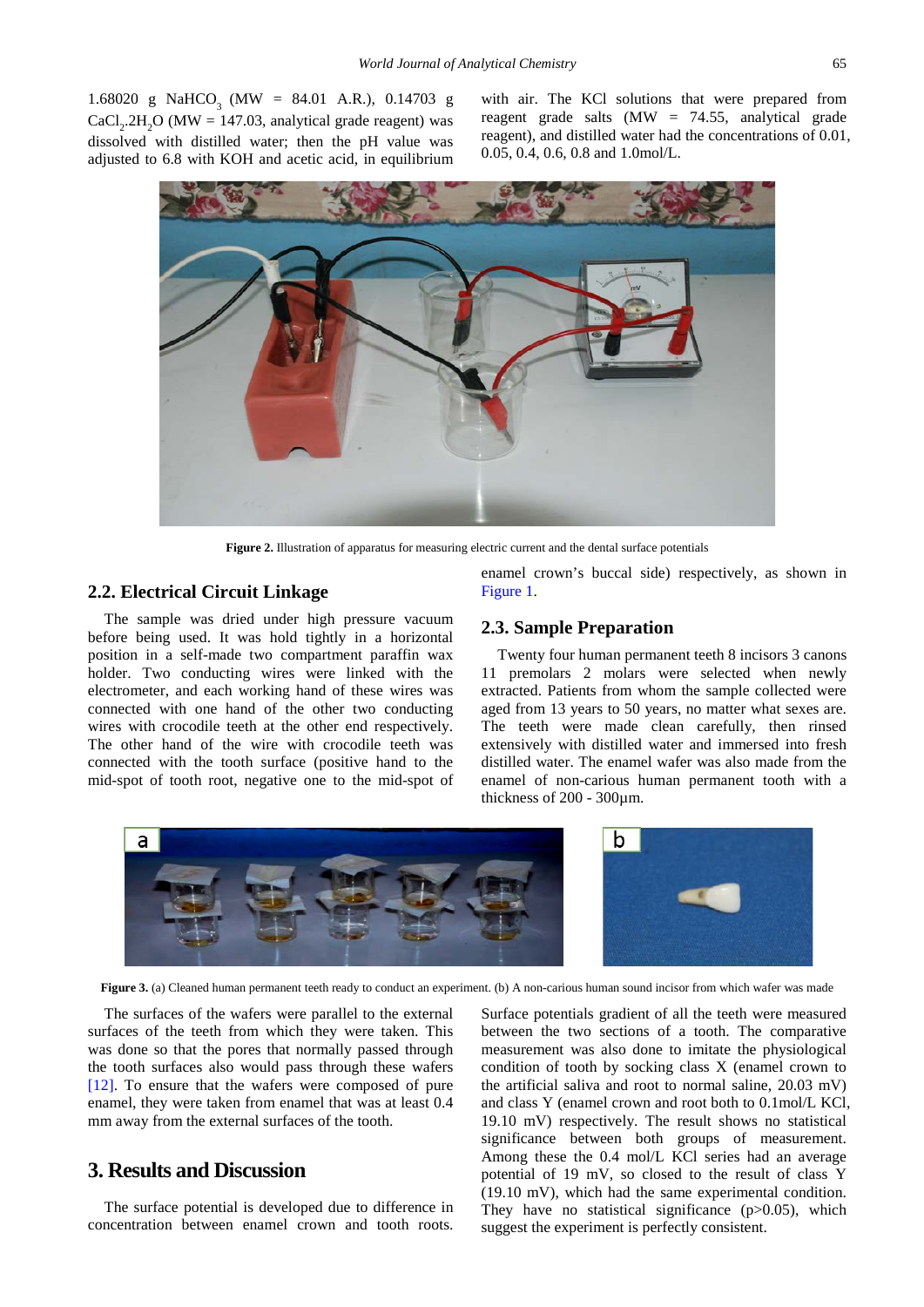[Table 1](#page-3-0) shows the surface potential at different KCl concentrations, decreasing concentration of KCl results in decreasing potential from 15 to 39 mV even if the declination is not uniform.

**Table 1. Effects of KCl concentration (mol/L) on dental surface potential**

<span id="page-3-0"></span>

| Concentration of KCl<br>$(mol/L)$ in both side of the<br>compartment | 1.0 | 0.8 | 0.6 | 0.4 | 0.05 | 0.01 |
|----------------------------------------------------------------------|-----|-----|-----|-----|------|------|
| Surface potential (mV)                                               | 39  | 30  |     |     |      |      |

The effects of acid corrosion on dental enamel were also determined. During clinical bracing and/or from food staff, it is usual that teeth are always susceptible to acids. After enamel being corroded by the acid, the surface potentials rose by 40% comparing to the initial values got before acid treatment (35 mV to 27 mV). The change has statistical significance ( $p < 0.05$ ).

It is preferable to use KCl solution of different concentration in the paraffin wax compartment for the electrochemical investigation, as the ions  $K^+$  and Cl having equal diffusion rates and activity. So the use of 0.1 mol/L KCl solution as electrolyte had similar surface potentials with the imitated physiological condition.

These entire results indicate that the artificial saliva and normal saline can be replaced by 0.1 mol/L KCl solution as affective electrolyte solution in studying the tooth electrochemical characters. The surface potentials in the extracted teeth as a whole tissue were observed. They are complex potentials between enamel, dentin and cementum. When enamel crown and the tooth root were connected to the 0.1 mol/L KCl solution, the average potential was 19 mV. Tooth in the oral environment has the similar surroundings as it was imitated, so the acquired data in the extracted teeth can be useful references as the dental biological potentials. Also there is a stern layer, or a hydration layer of 5nm, in the enamel crystal surface, rich in attracted opposite charges. Where there's an electrical double layer, there are two layers of equivalent, opposite charges, thus, a potential must be established between the layers [\[2\].](#page-4-1) The surface potentials observed are all positive; which indicates that positive charges follow with the

external circuit from the surface of dental root to the enamel surface.

The dental surface potentials increased after acid corrosion using the same electrolyte, confirms the fact that the dental crystal structure develops the potentials. When corroded, more enamel crystals are exposed to the surrounding ions. The interaction area of crystals and surrounding ions increased and the absorbing became more tightly, which led to an increase of the potential. The ratio of concentrations on the two sides of the enamel wafer is responsible for electric ionic membrane potential differences [\[17\].](#page-5-11)

The ionic membrane property of dental enamel Wafer that was used in the apparatus was 200 to 300 micrometer thick and it was made from the enamel of non-carious human tooth. The conducting wires immersed in the solution were coated with a conducting aluminum foil. Variation in the concentrations of salt solutions that bathe different sides of the tooth enamel caused significant voltages to develop. These voltages depend on concentration differences. However the thin wafer allowed equilibrium potentials to be established rapidly (45 seconds).

To determine the extent of enamel deterioration, electric currents were passed through the dental enamel wafer. The conducting wires immersed in the solution were coated with a conducting aluminum foil. With this experimental arrangement, a constant voltage that was applied to the enamel wafer gave a variation of current that was dependent on time, as is seen in [Figure 5.](#page-4-9)

A constant potential difference of 10 V was applied. The electric current increased with time in an exponential manner; this indicates a continual degradation of the enamel wafer that is proportional in rate to the current at any given time. When the enamel samples were removed from the apparatus illustrated in [Figure 2,](#page-2-0) physical deterioration was noted. The region of the wafer that was exposed to electric current had the same white, opaque appearance that is associated usually with carious lesions. Control wafers that were subjected to identical circumstances, except for the flow of electric current had no physical deteriorations [\[19\].](#page-5-2)



**Figure 4.** Time dependence of electric current through enamel wafer for 10 hours exposure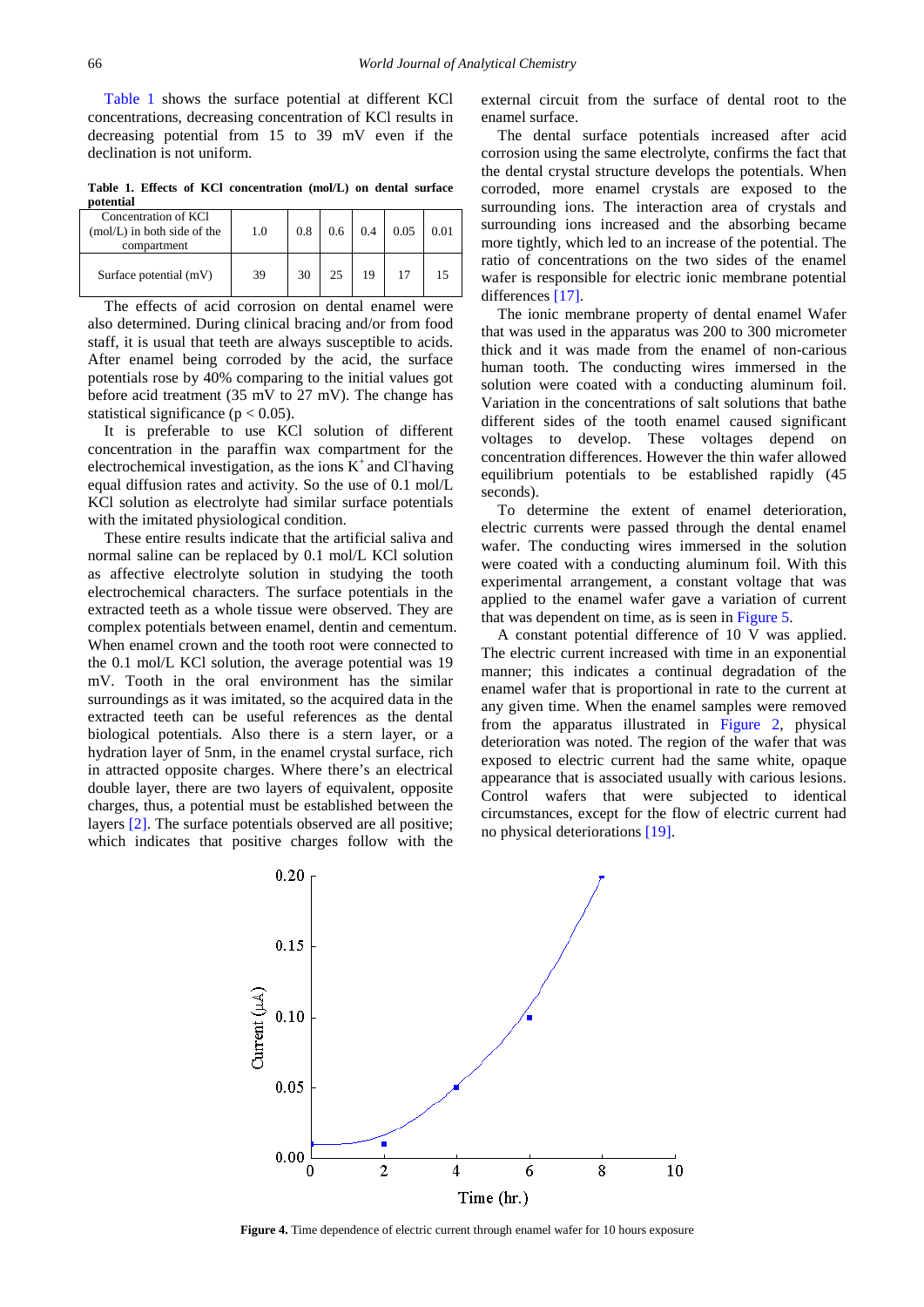<span id="page-4-9"></span>

**Figure 5.** Effect of fluoride addition on electric current through enamel wafer

The right hand side solution of the compartment of [Figure 2](#page-2-0) was diluted from 0.1 N KCl to 0.05 N KCl plus 0.05 N KF under the applied potential of 10 V. This is used to test the effect of fluoride ion on electric current. The result of this experiment is shown in [Figure 5.](#page-4-9)

After an electric current flowed through an enamel wafer for several hours, the 0.1 N KCl solution in the electrically positive compartment of the cell was diluted with an equal volume of 0.1 N KF. The polarity of this compartment of the cell was such that the fluoride ion was driven electrically into the enamel wafer. As is shown in [Figure 5,](#page-4-9) the addition of fluoride ultimately caused the electric current to drop by a factor of about four. This drop in current indicates a significant increase in the electric resistance of the enamel as a result of contact with fluoride. An increase in electric resistance should be beneficial if caries are formed by an electric mechanism.

Hence the present endeavor offers some experimental data and pattern to determine the electrochemical properties and ions permselectivity of tooth. The ion transition across the interphase is greatly modified by the surplus charges and the electrical double layer in the tooth surface [\[20\].](#page-5-12)

## **4. Conclusions**

The experimental evidence suggests that electrochemical phenomena play an important role in the mechanism of tooth deterioration. The effect of fluoride could help eliminate these short circuits of the oral electric potentials that are caused by local regions of low quality enamel. The elimination of local short circuits would minimize the incidence of tooth deterioration if the electric current that is associated with the short circuits causes their formation. The experimental evidence suggests that electrochemical phenomena play an important role in the mechanism of tooth deterioration. All teeth have surface potentials when measured between the enamel crown and tooth root because of the difference in concentration they subjected to. There is relatively stable direct current, along the electrochemical circuit. The existence of oral electric potentials, their possible short circuiting by regions of low pH or poor enamel quality,

and the degradation of enamel by an electric current indicates that an electrochemical mechanism for caries formation is a possibility. The effect of fluoride could help to eliminate these short circuits of the oral electric potentials that are caused by local regions of low quality enamel. The elimination of local short circuits would minimize the incidence of tooth deterioration if the electric current that is associated with the short circuits causes their formation.

#### **Acknowledgement**

We thankfully acknowledge to the Department of Chemistry, College of Sciences, Bahir Dar University, Ethiopia for providing necessary facilities to carry out this research work.

#### **References**

- <span id="page-4-0"></span>[1] W. Bonefield, M.D. Grynpas, A.E. Tully, J. Bowman and J. Abram, Hydroxyapatite reinforced polyethylene: a mechanically compatible implant material for bone replacement, biomaterials, 2, **1981**, p.185.
- <span id="page-4-1"></span>[2] J. Schneider,V.R. Mastelaro, H. Panepucci, and E.D. Zanotto, MAS-NMR studies of structural units in metasilicate glasses and their nucleating ability, journal of non-crystalline solids, 273, **2000**, p. 8.
- <span id="page-4-8"></span>[3] E. Berdouses, Mercury release from dental amalgams: an in vitro study under controlled chewing and brushing in an artificial mouth, j. Dent Res. 74, **1995**, p.1185.
- <span id="page-4-2"></span>[4] T.J. Berrt, J.W. Osborne, Effect of zinc in two gamma-2 dental amalgam systems, dental materials, 1, **1985**, p.98.
- <span id="page-4-3"></span>[5] G. Sallsten, *J. Dent. Res*. 75**, 1996**, p.594.
- <span id="page-4-4"></span>[6] R.H. Ogletree, M. Marek, *Dental Materials*. 11, **1995,** p.332.
- [7] C. Găucan, "Procedee restaurative în distrucțiile coronare întinse", Ed. Medicală, Bucureşti, **1989**, p. 204.
- [8] A. Schedle, *J. Dent. Res*. 74, **1995**, p.1513.
- [9] Y. Kawata, *J. Dent. Res*., 60, **1981**, p.1403.
- <span id="page-4-5"></span>[10] O'Brien M, Children's dental health in the United Kingdom. Office of population Censuses and Surveys, Social Survey Division. London. HMSO, **1994**.
- <span id="page-4-6"></span>[11] British Nutrition Foundation Oral Health: Diet and other factors. London: BNF **1999**.
- <span id="page-4-7"></span>[12] Ong G, Periodontal disease and tooth loss. International Dental Journal 48, p, 233.
- [13] Office of Population, Censuses and Surveys (OPCS). Adult Dental Health London: HMSO, **1991**.